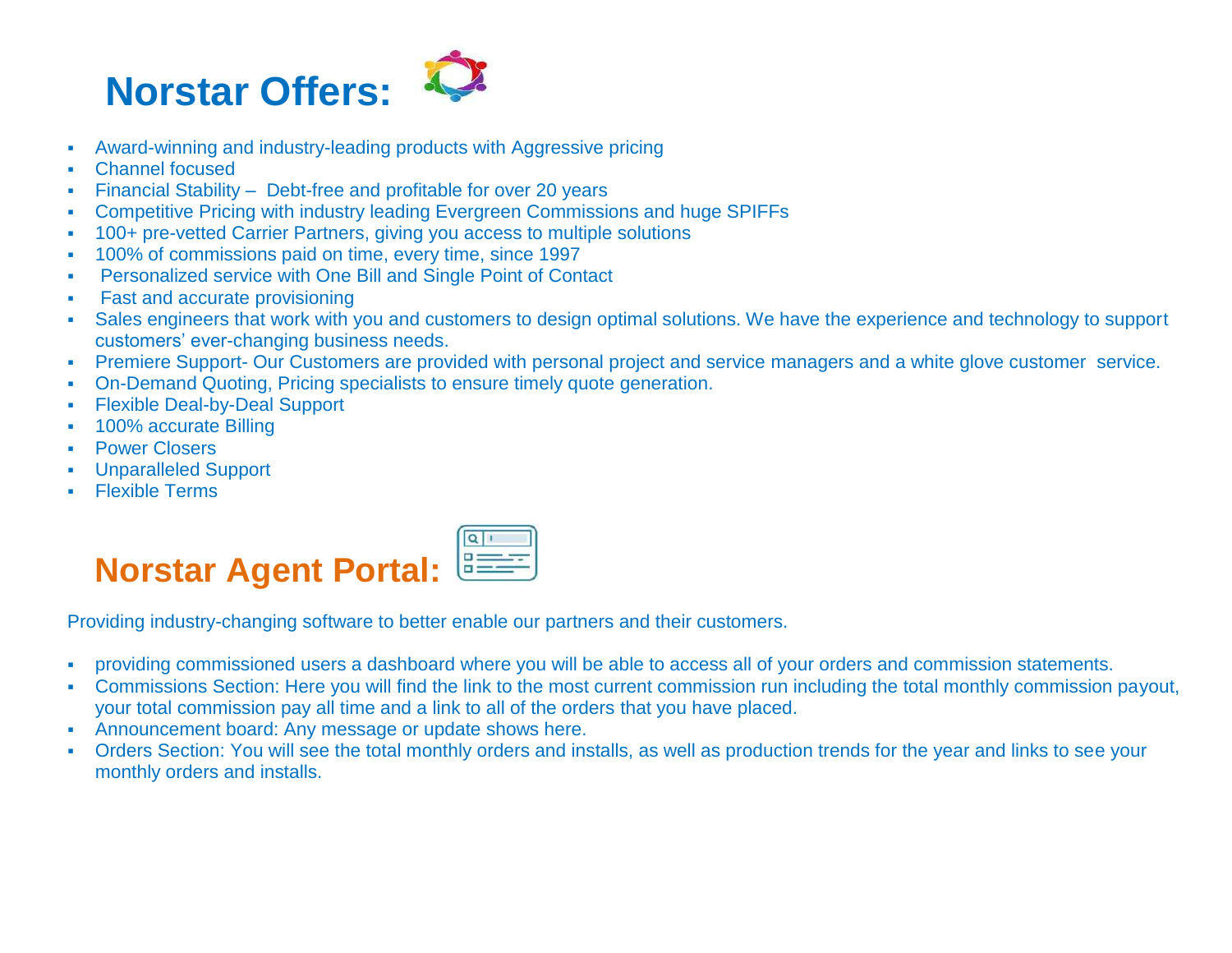



- **Seasoned Escalation Team**
- **No Minimums Commissions Accuracy Back Office Support Higher Commissions Teaming Program 24/7 Support Marketing Toolkit Solutions Engineering Fiber Tool Agent Portal Hardware Purchasing Program Agent Mentoring Individual Agent Training Reliable payments Lead Referral Program**
	-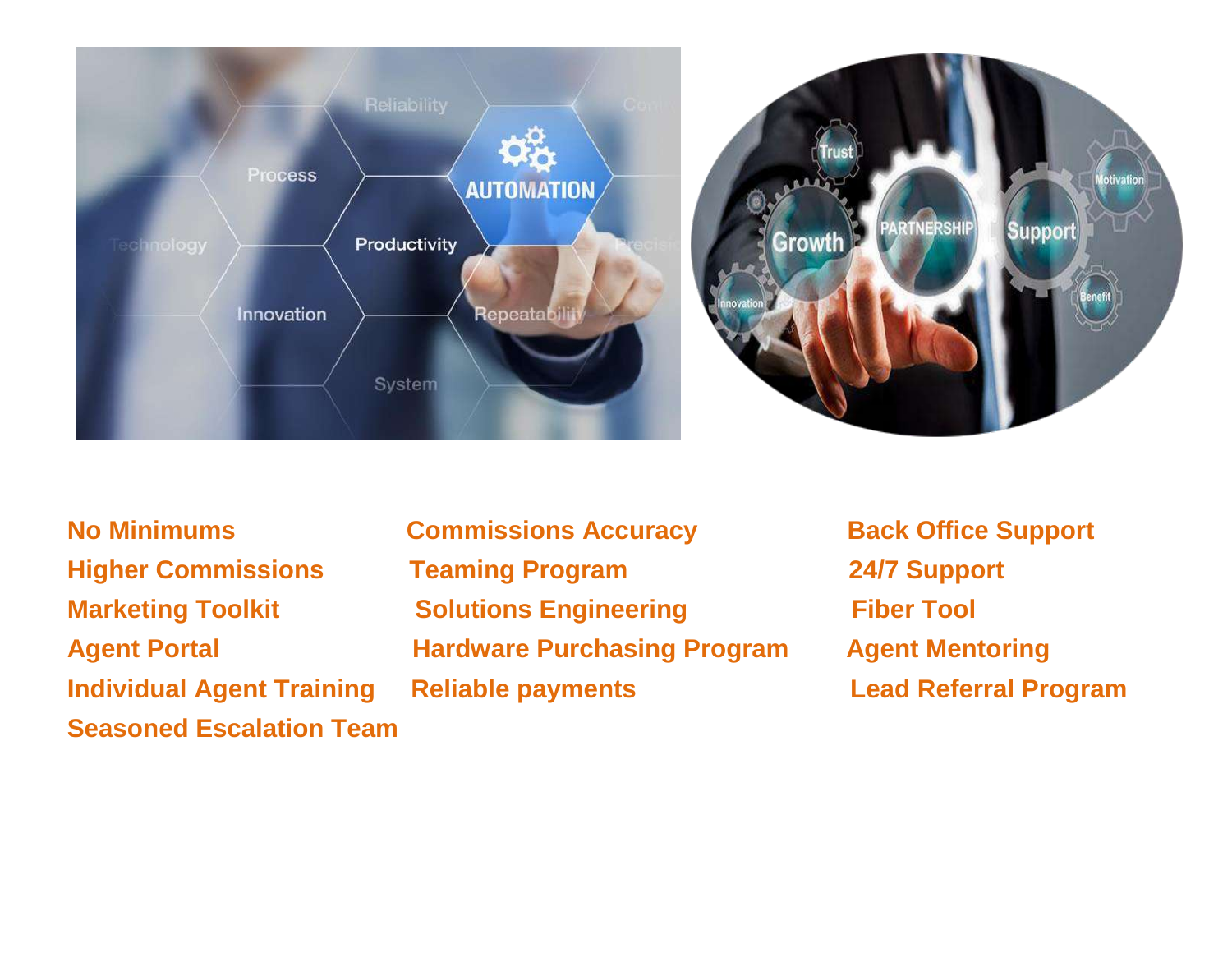

Please review the highlights of our Agent Program below, and see why building a business relationship with Norstar. One may be the best decision you make this year.



#### **Flexible Agent Contract**

At Norstar we invite all those with a strong desire to sell to join our team. We will customize your Norstar contract to meet your needs, whether you are an Independent Agent growing your business or a Master Agent with a large sales force behind you.



#### **Attractive Compensation Plans**

We offer our Agents very attractive commission plans that are based on billed revenue, not collected revenue. The reason we are able to do this is, because we take our customers' credit very seriously. We want to ensure that we service good paying, long-term customers for you, the Agent, and Norstar. You can also be assured that you will be paid accurately and on time each month. Improve your profits and get higher commissions by getting preferred pricing from Norstar, based upon Norstar's buying power.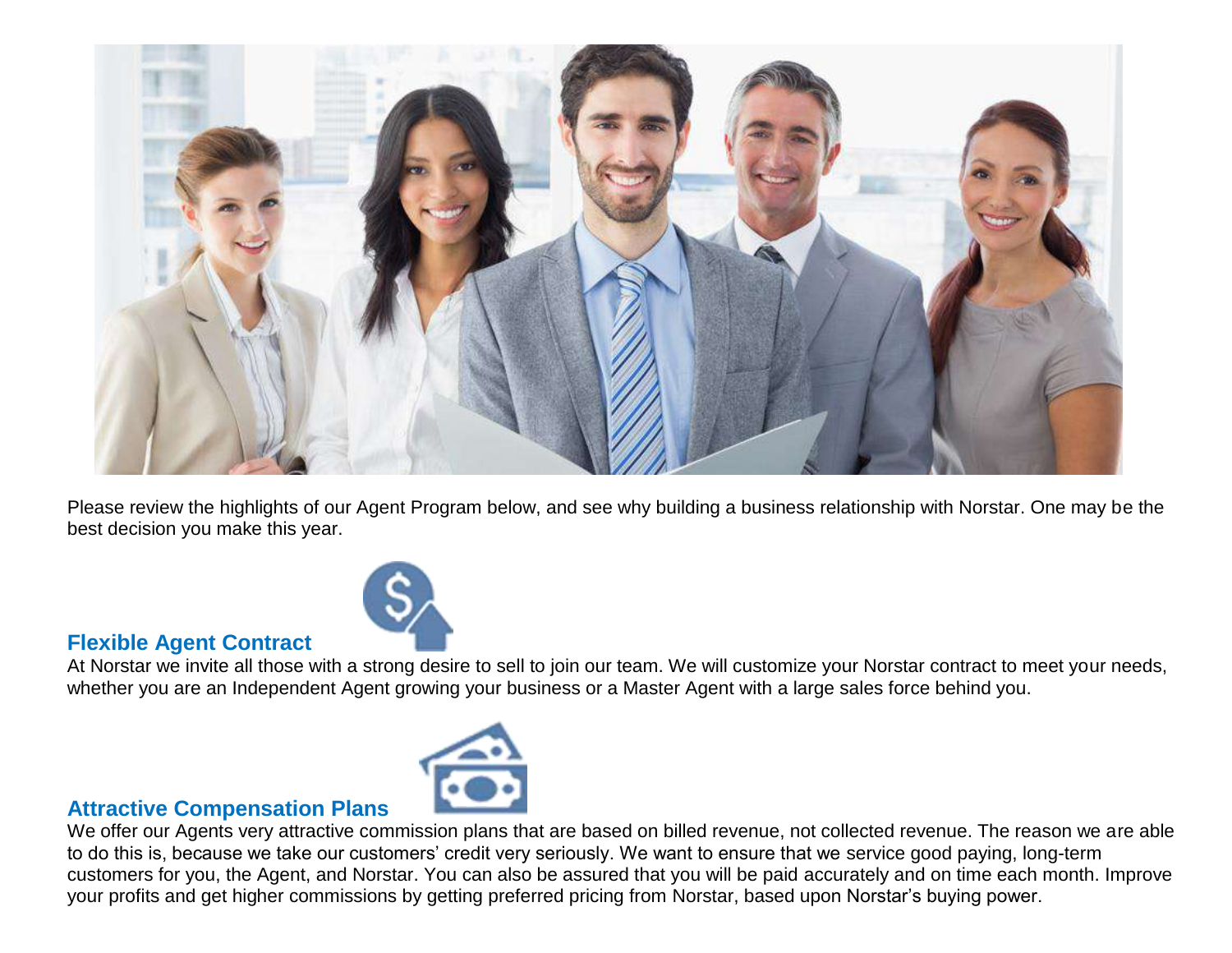

#### **Products and Pricing**

**Support** 

Norstar is the one stop shop for all of your telecommunications needs. We offer competitive pricing on voice, data and Internet services, and we put it all in one, easy to read invoice. We will even create special pricing options to meet the needs of the customer; whether it is a small, one-person shop or a large, multi-national corporation.



With offices in the Northeast, South east, South, mid-west, North west and the West Coast, you can be assured that you will have the support you need. Each Norstar Agent is assigned an Agent Manager and Marketing Representative who are there to support you through each and every sale. We also house a 24-hour Customer Service team who are always on call to solve any problems or answer any questions that the customer may have.

Back Office Support - Extend your team, your footprint and your reach with dedicated back office support. Norstar's back office is second to none! Our team offers dedicated order management and post-sale support so that our partners can focus on what they do best.



#### **Incentives and Promotions**

You can rest assured that your hard work will not go unnoticed at Norstar. We frequently run promotions that will allow you to earn bonus commissions, spiffs, trips, and much more.



#### **Marketing**

Norstar offers comprehensive marketing support program. From web designs and templates to professional social marketing, brochures and email marketing.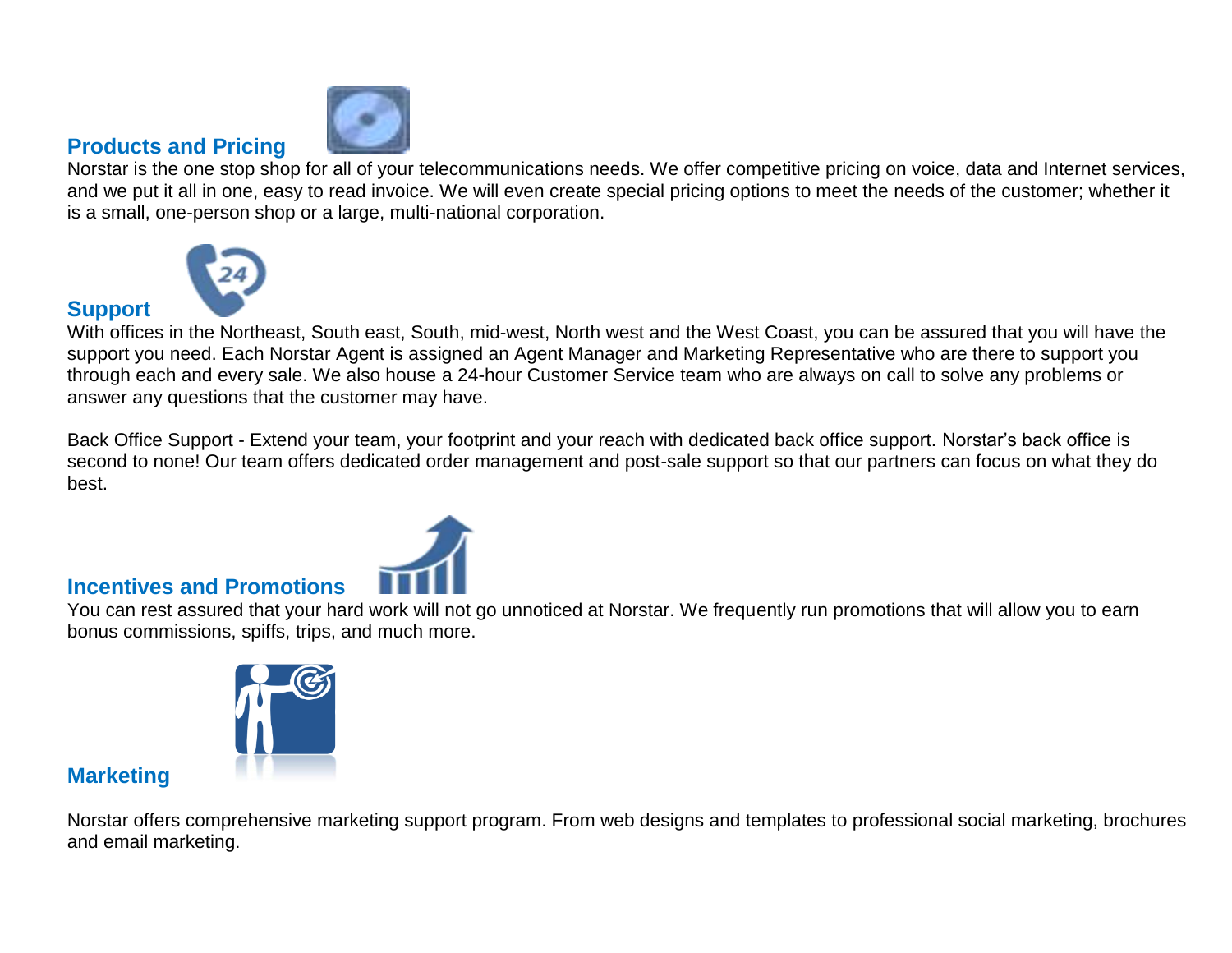

#### **Training**

As a Norstar Agent, you will be given all the tools you need to be an effective channel partner. Your training begins day one with an Agent Resource Manual and continues throughout the life of your Norstar contract. Our partners gain access to ongoing provider training, product updates, and all the latest industry trends.



## **AGENT TRAINING**

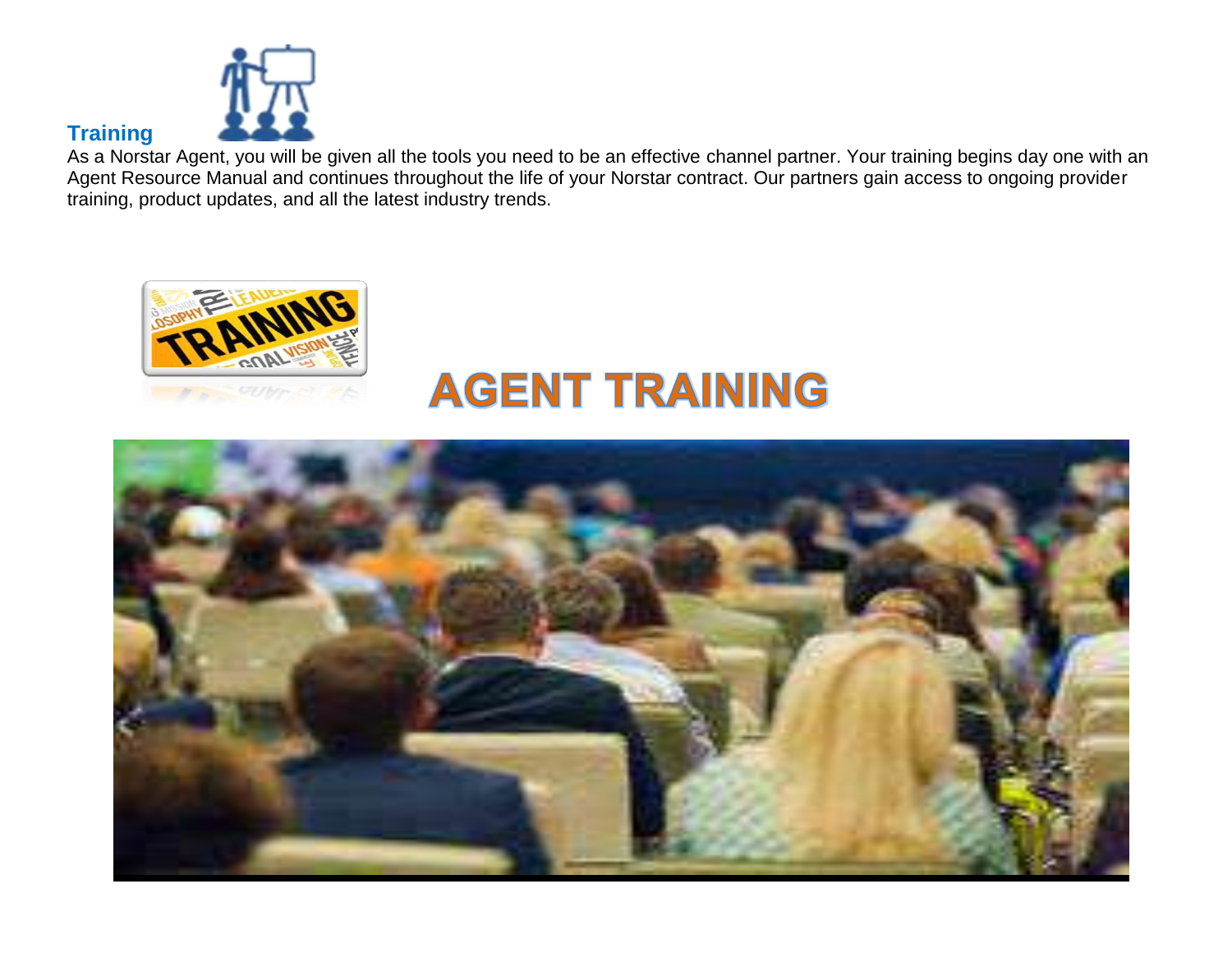We know that training is essential to ensuring your sales teams are upskilled and ready to help your customers – we therefore ensure we can offer you the right training to help educate your employees.

#### **Quarterly Updates/Training eLearning Options Optional Advanced Training**

Here at Norstar we believe that our partners should have the knowledge and understanding not only to identify the needs of their clients, but to offer the proper solutions. That's why we help keep you up to speed with the latest carrier offerings and the associated technical details.



**Norstar** is committed to providing dedicated training, support, pre and post sales, and access to leading cloud solutions to enable the growth and success of our sales partners.

Shaun Naghdi CEO.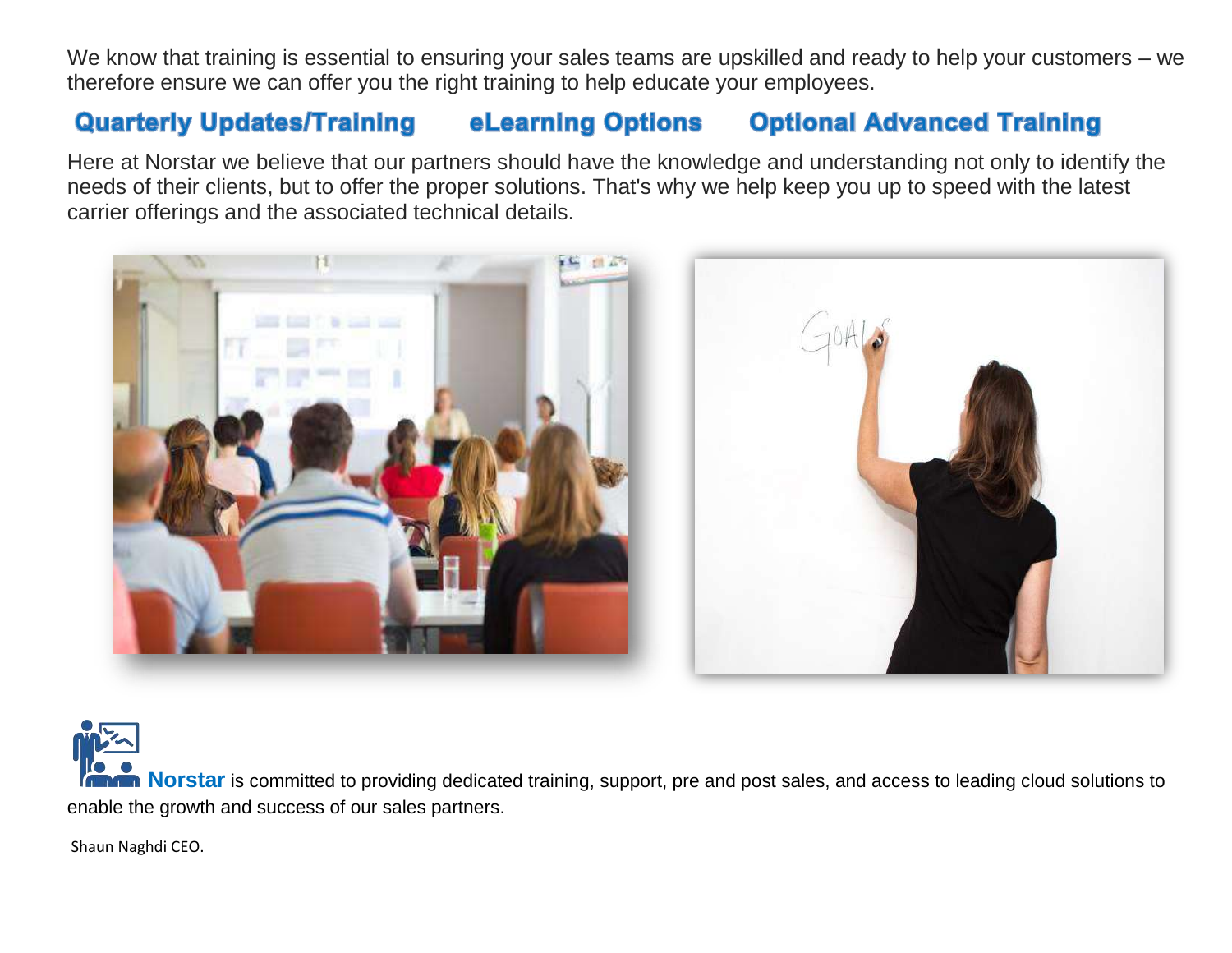### **NETWORK TRAINING**

- Norstar provides a training series for its partners to prepare them for complex sales in what is called the **NORSTAR Learning Management System**, exclusive to Norstar partners. With a library full of industry information including cloud, voice, unified communications, sip trunking, and more.
- Norstar enables agents to increase sales, profits and customer satisfaction.
- Our industry-trained professionals create your custom marketing plan so you can keep that sales funnel full.



### **Project Management:**

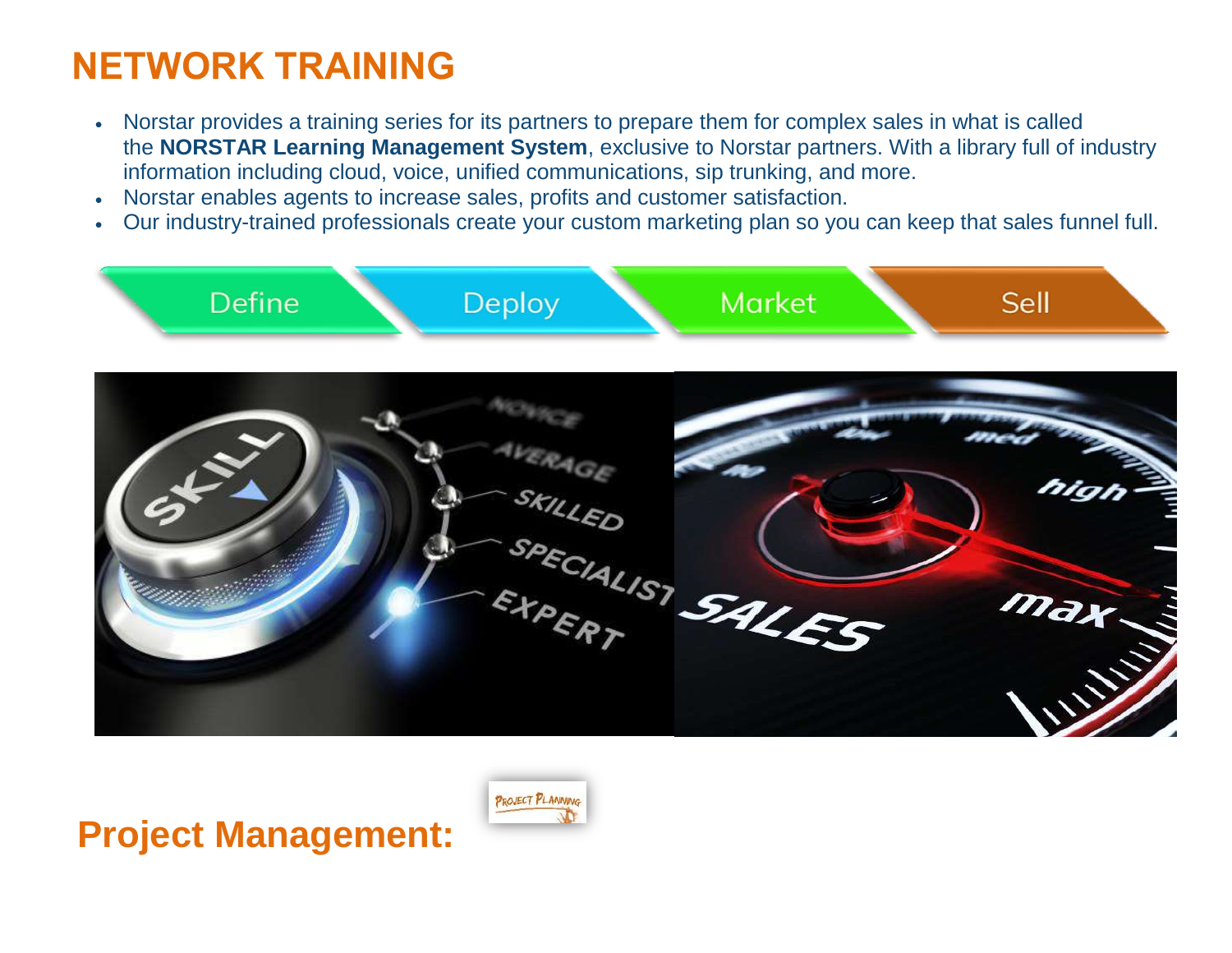At Norstar our services include complete project management for the implementation of the project. It is followed by periodic updates based on market conditions and improvements. Norstar's 's project managers will handle all the details of your projects for a seamless service transition, their services include:

- Dedicated Project Manager
- Order processing
- Onboarding and Transition
- Physical Move Coordination
- Implementation assistance
- Detailed tracking of project milestones
- Follow up and fine tuning of services
- Local and Toll-Free Number Port Management
- Call Routing Design and Consultation
- Assigning Solutions Specialists





### **PARTNER PROGRAM BENEFITS**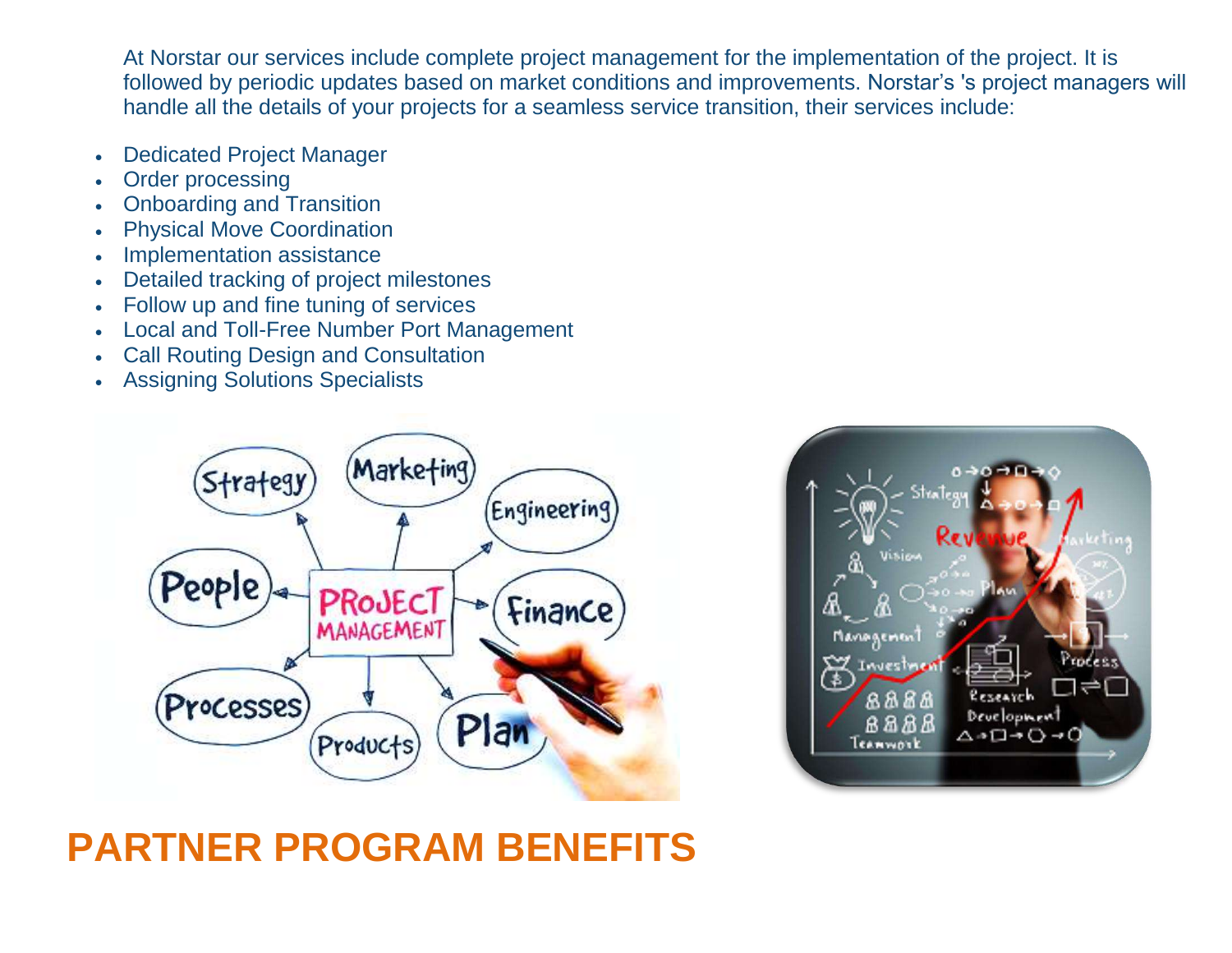- Nationwide voice and data services from Top Tier 1 providers
- Facilities-based carrier and reseller
- Major POPs in Los Angeles and New York
- Licensed CLEC & IXC
- Industry Leading Solutions
- A specialized team and Channel Manager is appointed to each Partner
- Recurring Revenue diversify your revenue by offering a single-source solution for managed, network and professional services
- Aggressive residual commissions paid for the lifetime of the customer (Ever green clauses) and upfront SPIFFs
- Incentive and bonus programs
- Commission fast track options
- No upfront investment, annual fees, minimums or quotas
- Online Ordering Portal
- Each agent is assigned a dedicated and knowledgeable agent manager to help through every step of the way pre and post sale
- Norstar provides a dedicated quote team, online quotes, project management and our provisioning team will keep you current on all your orders.
- Comprehensive Agent training
- Unmatched Sales Support
- Access to all Norstar marketing collateral along with marketing automation tools to help you generate interest with your prospects
- Marketing Support with customized marketing materials and PR opportunities
- Onsite and webinar-based technical training
- $\bullet$
- In-house U.S.-based 24/7 NOC, engineering, provisioning and customer service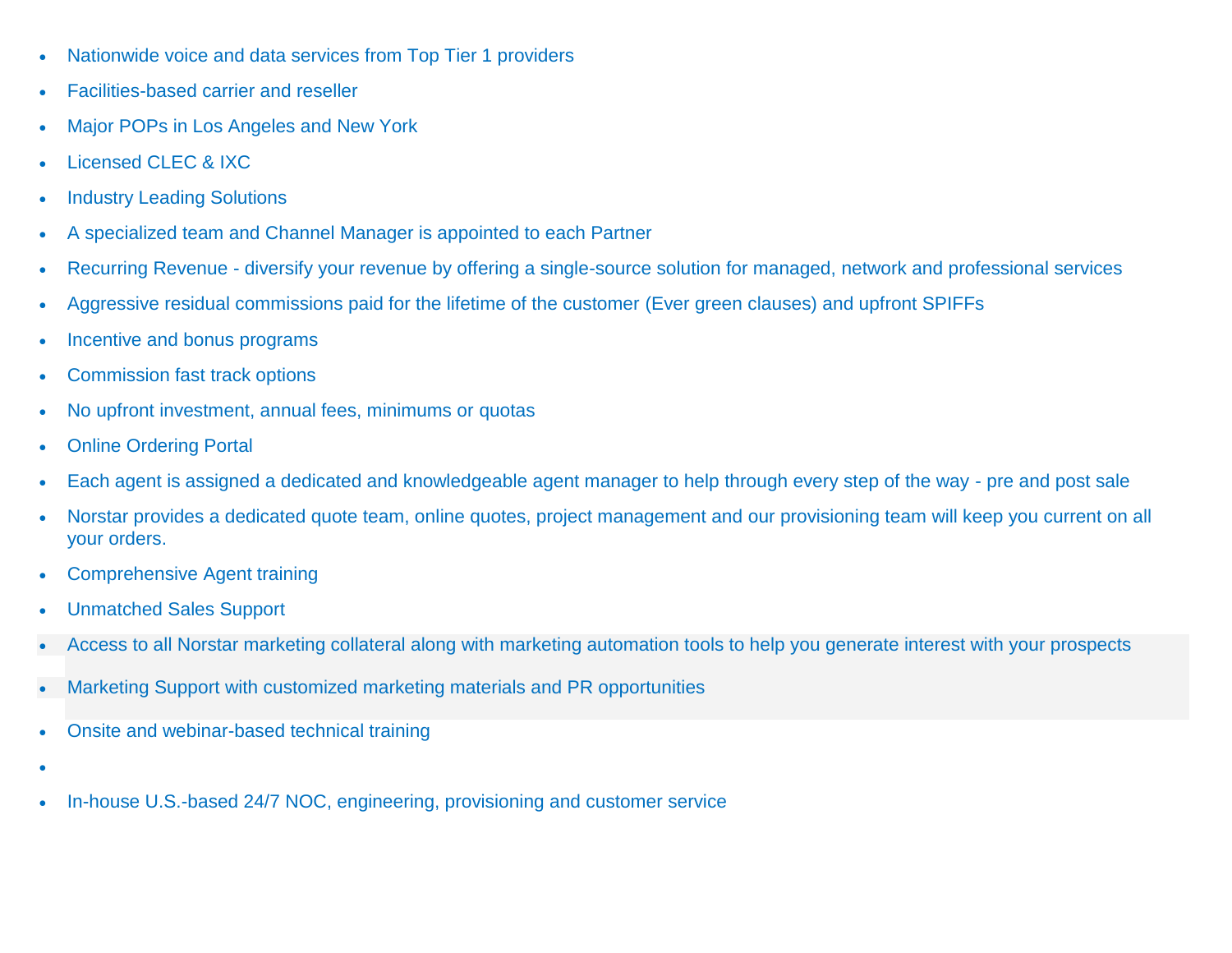

## We Will Always Give You 100% Support! Results through teamwork

Business Processes available through Norstar Agent Portal are as follows:

- CRM Customer Relationship Management
- Quoting.
- ERP Enterprise Resource Planning
- CMM Contract Management Module
- Commission Processing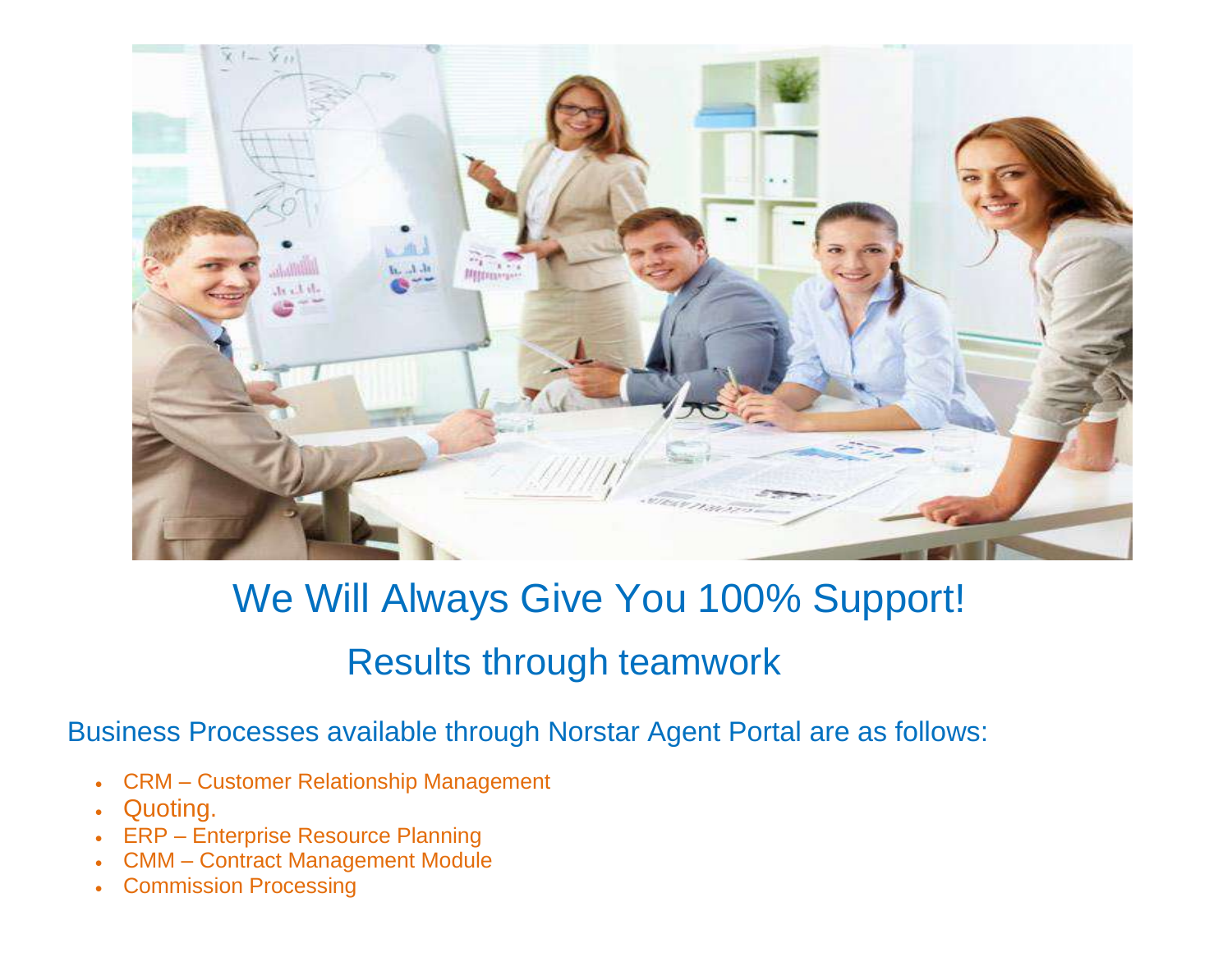• Accounting.



#### Our custom reporting tool enables near effortless creation of reports about specific types of services.

Sales Partners use Norstar Agent Portal Platform to build stronger business relationships with their clients by utilizing the platform to keep its sales partners informed throughout the order, sales, and implementation process.

#### **VOICE Solutions**

- **Enterprise SIP Trunking**
- **Digital PRI Voice Service**
- **Small Business VolP**
- **Call Center/Dialer Termination**
- **Toll-Free Services**
- Wireless/Mobile Phones
- **International Calling**
- **Dedicated Long Distance**
- **Wholesale Voice**

# **MARKETING**



Logo design and creation Flyer and content creation Social media consulting Linkedln blogs Strategic email campaigns Social media consulting

#### **MPIS** ٠

ä

- Private Lines  $\bullet$
- **Ethernet** ۰
- **Cloud Solutions**
- **Unified Communications** ۰

**DATA SOLUTIONS** 

**Dedicated Internet Access** 

**Wholesale Broadband**  $\bullet$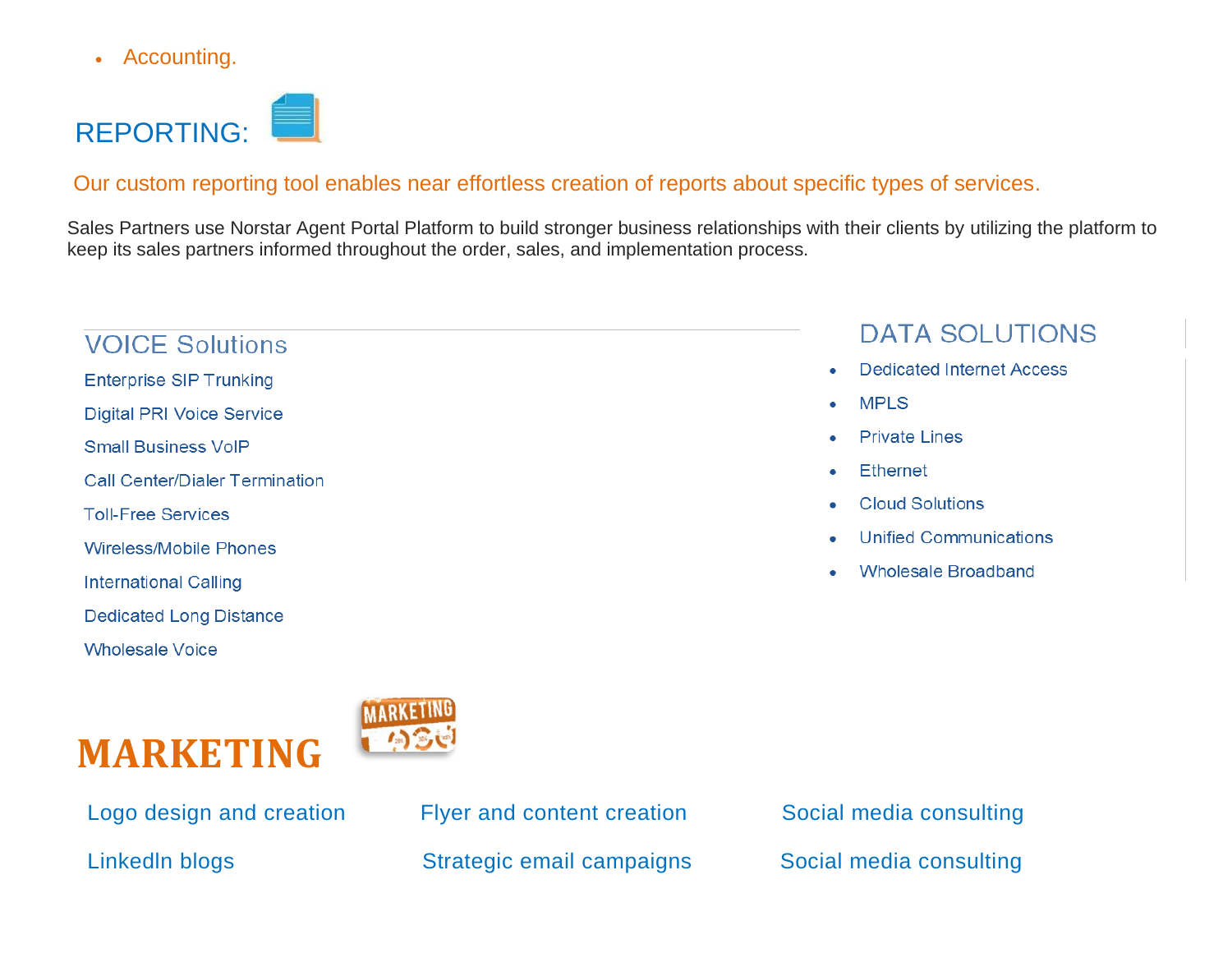#### Events for your customers



### **Close more deals**

- Let us help you achieve high close rates
- Create a residual income stream
- Industry leading installation rates
- Sail past performance benchmarks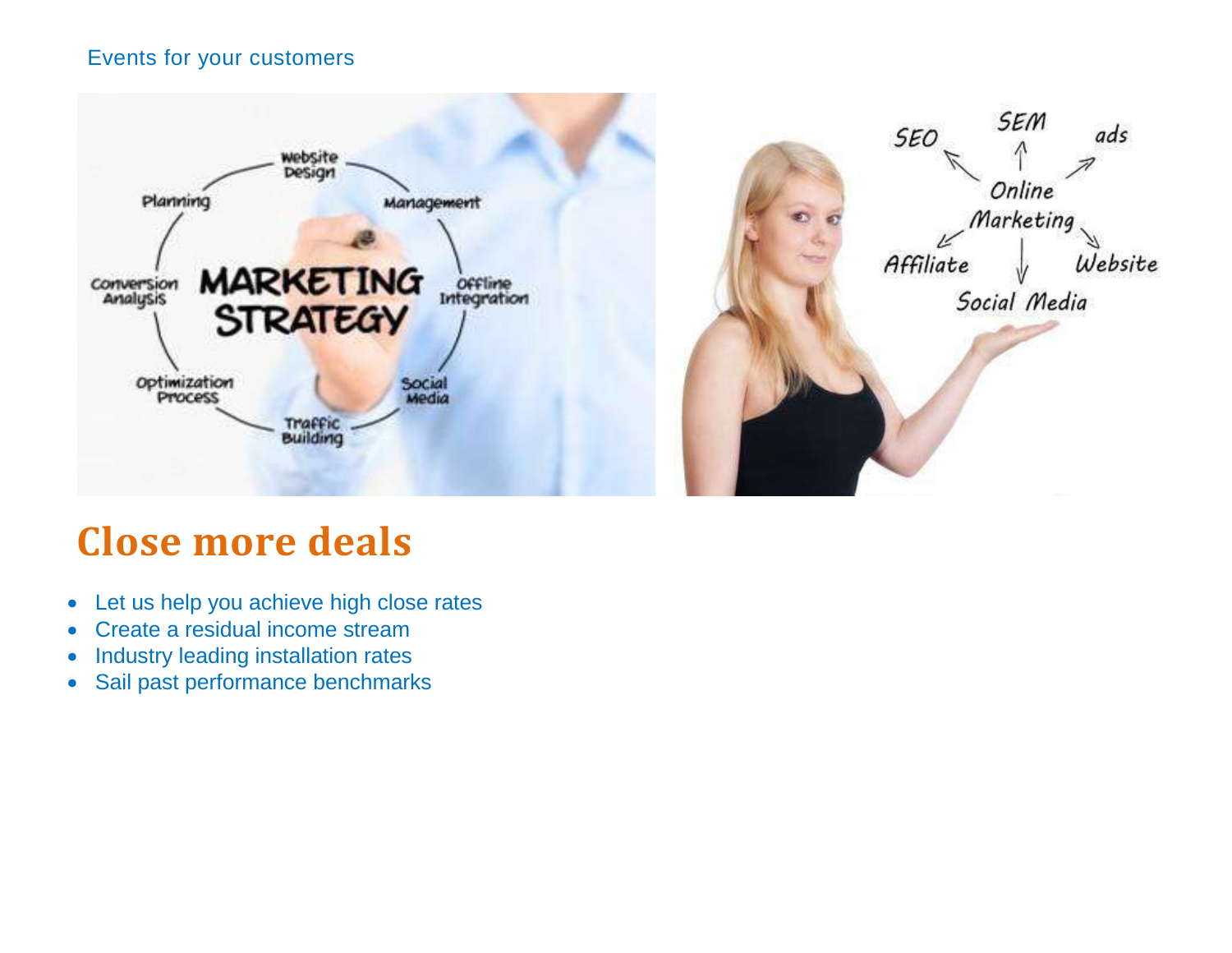

# **Luxury Presidents' Club Experience President's Club Each year, we work to deliver an incredible President's Club experience for our partners. 2021 Los Cabos Mexico**

A 100% Norstar Sponsored, all expenses paid annual awards incentive trip to a dream destination, exclusively for Norstar Sales Partners who have gone above and beyond in achieving success and have met their yearly growth target.

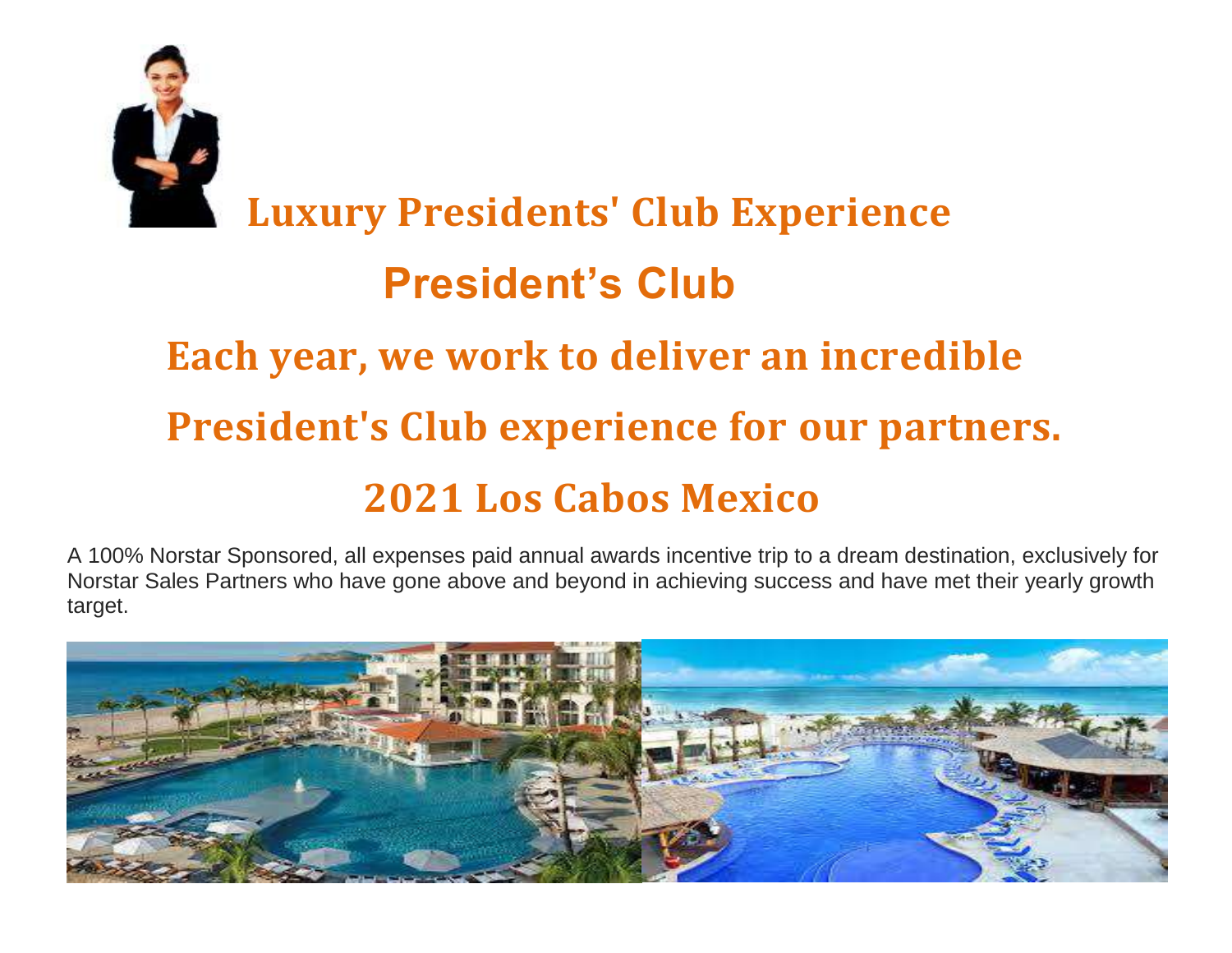

#### **Become A Partner »**

To get started, simply click on the Become a Partner icon at the bottom of this page and complete the **Become a Partner form** and a Norstar representative will contact you to answer your questions, discuss your business goals, and match you to the right program. Or, if you prefer, you can call us at **1-888-755-7776.**

Once you're signed up, we'll start the onboarding process to ensure you have the information and resources you need to maximize your success

### **SUPPORT BEFORE THE SALE SUPPORT AFTER THE SALE SUPPORT BEYOND YOUR EXPECTATION**

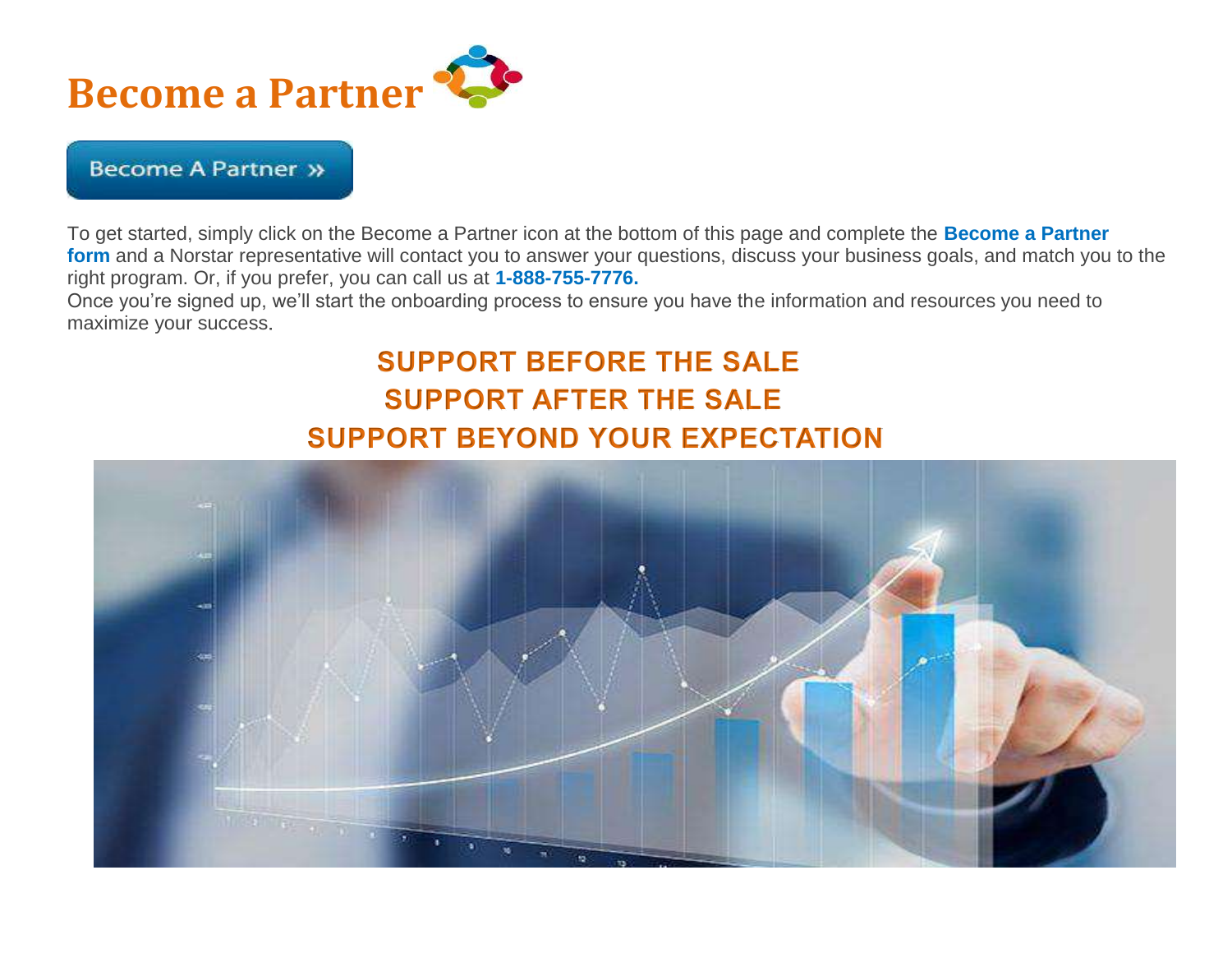### **A Partner You Can Trust**





YEARS IN BUSINESS

YEARS STRONG AGENT PROGRAM